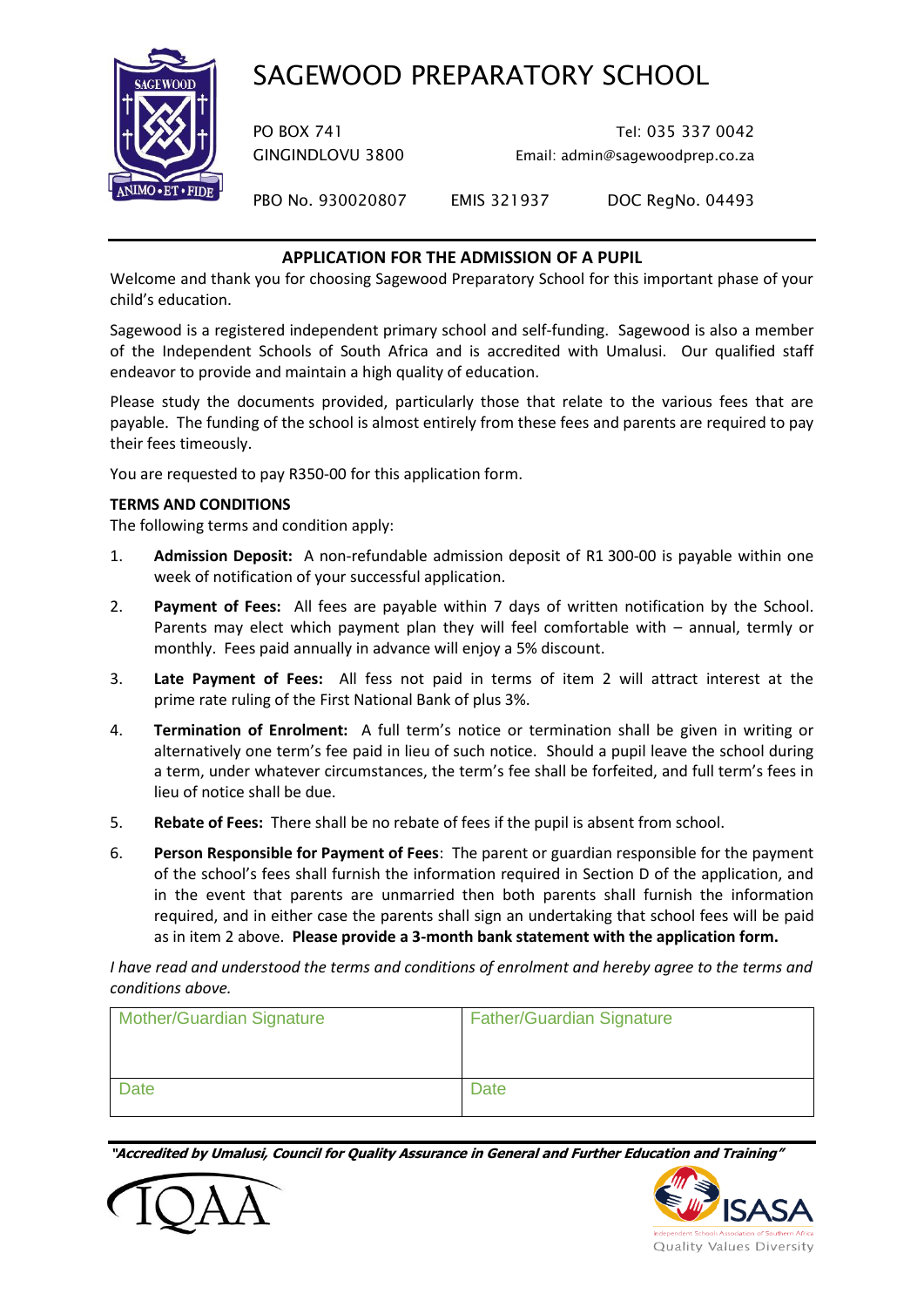#### **SAGEWOOD PREPARATORY SCHOOL** APPLICATION FOR ADMISSION OF A PUPIL

| <b>SECTION A</b>            |                                                 | (To be completed by Parent or Guardian)                                                                               |
|-----------------------------|-------------------------------------------------|-----------------------------------------------------------------------------------------------------------------------|
|                             |                                                 | GRADE APPLIED FOR: ________ HIGHEST GRADE PASSED & YEAR: _______________                                              |
|                             | ACESSION NUMBER: ______________________________ |                                                                                                                       |
| PERSONAL DETAILS OF CHILD   |                                                 |                                                                                                                       |
|                             |                                                 |                                                                                                                       |
|                             |                                                 | Date of Birth _______________________________                                                                         |
|                             |                                                 |                                                                                                                       |
|                             |                                                 |                                                                                                                       |
|                             |                                                 |                                                                                                                       |
|                             |                                                 |                                                                                                                       |
|                             |                                                 | <u> 1989 - Jan Samuel Barbara, margaret e popularista e a contrador de la contrador de la contrador de la contrad</u> |
|                             |                                                 |                                                                                                                       |
|                             |                                                 |                                                                                                                       |
|                             | Learner Cell ________________________________   |                                                                                                                       |
|                             |                                                 |                                                                                                                       |
|                             | Home Language __________________________        |                                                                                                                       |
|                             | Deceased Parent MOTHER/FATHER/BOTH              |                                                                                                                       |
|                             | Mode of Transport _______________________       |                                                                                                                       |
|                             |                                                 |                                                                                                                       |
|                             |                                                 |                                                                                                                       |
| PREVIOUS SCHOOL INFORMATION |                                                 |                                                                                                                       |
|                             |                                                 |                                                                                                                       |
| Address                     |                                                 | ,我们也不会有什么。""我们的人,我们也不会有什么?""我们的人,我们也不会有什么?""我们的人,我们也不会有什么?""我们的人,我们也不会有什么?""我们的人                                      |
|                             | City/Suburb________________________             |                                                                                                                       |
|                             |                                                 |                                                                                                                       |
| Telephone                   |                                                 |                                                                                                                       |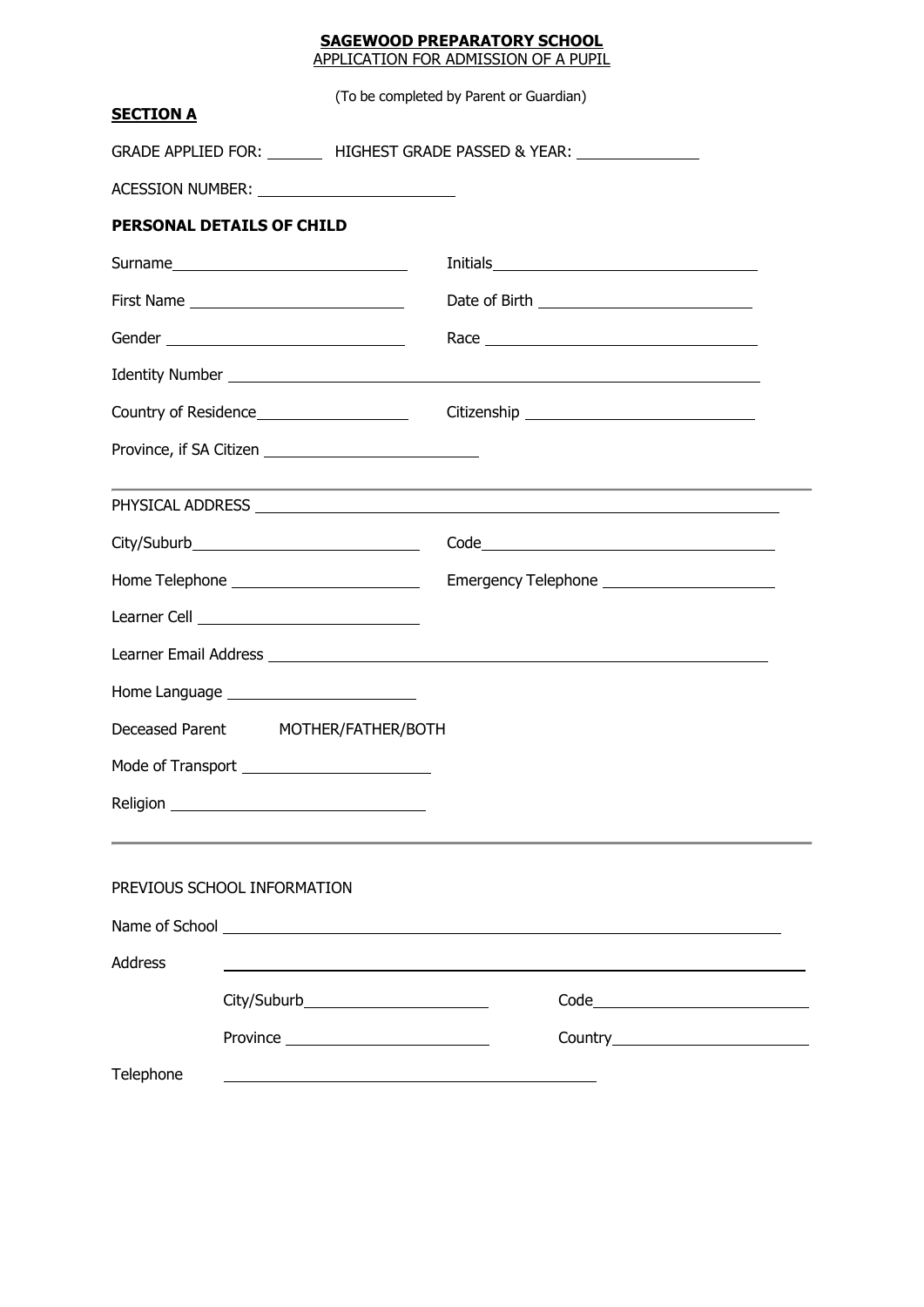#### **SECTION B**

| <b>LEARNER MEDICAL INFORMATION</b> |                                                       |                                                                                                      |
|------------------------------------|-------------------------------------------------------|------------------------------------------------------------------------------------------------------|
|                                    |                                                       | Medical Aid Name ____________________________                                                        |
|                                    |                                                       |                                                                                                      |
|                                    |                                                       | Doctor Telephone ________________________                                                            |
|                                    |                                                       | Medical Condition <b>Medical Condition</b>                                                           |
|                                    |                                                       | ,我们也不会有什么。""我们的人,我们也不会有什么?""我们的人,我们也不会有什么?""我们的人,我们也不会有什么?""我们的人,我们也不会有什么?""我们的人                     |
|                                    |                                                       |                                                                                                      |
|                                    |                                                       | Dexterity of Learner RIGHT HANDED / LEFT HANDED / AMBIDEXTROUS                                       |
| Social Grant                       | <b>YES / NO</b>                                       |                                                                                                      |
|                                    |                                                       | Indicate in the relevant space against which of the following diseases the child has been immunised: |
| <b>DIPTHERIA</b>                   | Yes / No                                              | Date <u>__________________________</u>                                                               |
| WHOOPING COUGH                     | Yes / No                                              |                                                                                                      |
| <b>TETANUS</b>                     | Yes / No                                              |                                                                                                      |
| <b>TYPHOID</b>                     | Yes / No                                              |                                                                                                      |
| <b>TUBERCULOSIS</b>                | Yes / No                                              |                                                                                                      |
| POLIOMYELITIS                      | Yes / No                                              |                                                                                                      |
|                                    |                                                       | Name of any other diseases against which the child has been immunised _____________________________  |
|                                    |                                                       | Has the child any disability or allergy? YES / NO If so, which? _________________                    |
| <b>SIBLINGS</b>                    |                                                       |                                                                                                      |
| Number of<br>children              | school:<br>this<br>at                                 | Position in Family:                                                                                  |
| Please supply full names below:    |                                                       |                                                                                                      |
|                                    |                                                       | Grade:                                                                                               |
|                                    |                                                       | Grade:                                                                                               |
| Name:                              | <u> 1989 - Johann Stein, fransk politik (d. 1989)</u> | Grade: $\_\_$                                                                                        |

#### **If child is accepted, the following documents must be submitted to the school:**

- **1. Copy of Immunisation Records**
- **2. Copy of Birth Certificate**
- **3. Progress Report from previous School**
- **4. Transfer Letter from previous School**
- **5. Copy of Mother/Father/Guardian's ID**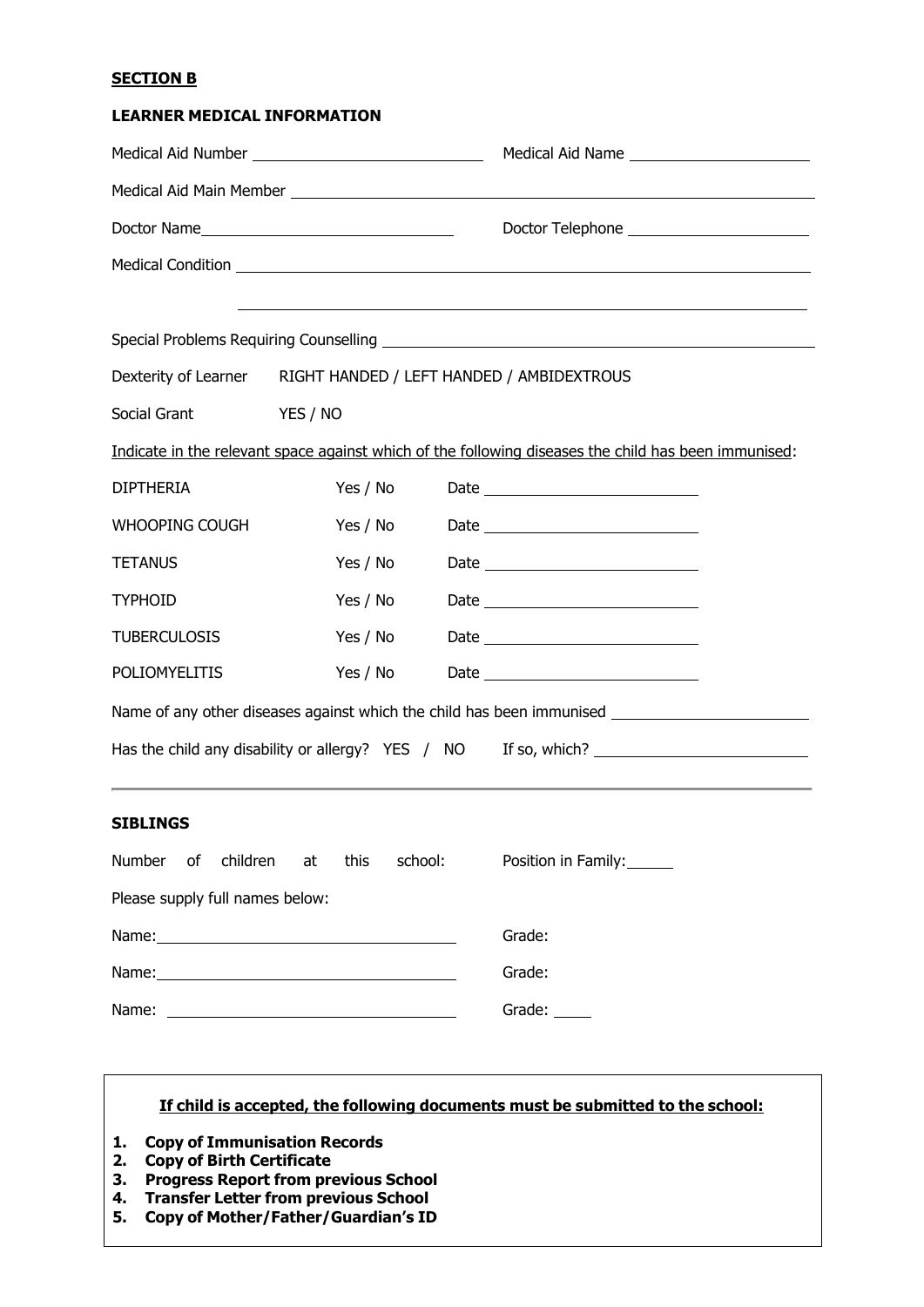### **SECTION C**

**PARENT / GUARDIAN INFORMATION – Complete a SEPARATE form for each parent living at a different physical address**

| Title: Initials:                                                                                                                        |                                                           |         |                                                                                                                                                                                                                                |       |
|-----------------------------------------------------------------------------------------------------------------------------------------|-----------------------------------------------------------|---------|--------------------------------------------------------------------------------------------------------------------------------------------------------------------------------------------------------------------------------|-------|
|                                                                                                                                         |                                                           | Gender: | MALE / FEMALE                                                                                                                                                                                                                  |       |
| Home Language: ________________________                                                                                                 |                                                           |         | Race: __________________________                                                                                                                                                                                               |       |
|                                                                                                                                         |                                                           |         |                                                                                                                                                                                                                                |       |
| <b>Residential Address:</b>                                                                                                             | <u> 1989 - Johann Barnett, fransk politiker (d. 1989)</u> |         |                                                                                                                                                                                                                                |       |
|                                                                                                                                         |                                                           |         |                                                                                                                                                                                                                                | Code: |
|                                                                                                                                         |                                                           |         |                                                                                                                                                                                                                                |       |
|                                                                                                                                         |                                                           |         |                                                                                                                                                                                                                                |       |
|                                                                                                                                         |                                                           |         |                                                                                                                                                                                                                                |       |
|                                                                                                                                         |                                                           |         |                                                                                                                                                                                                                                |       |
|                                                                                                                                         |                                                           |         |                                                                                                                                                                                                                                |       |
|                                                                                                                                         |                                                           |         |                                                                                                                                                                                                                                |       |
| <b>CORRESPONDENCE INFORMATION</b>                                                                                                       |                                                           |         |                                                                                                                                                                                                                                |       |
|                                                                                                                                         |                                                           |         |                                                                                                                                                                                                                                |       |
|                                                                                                                                         |                                                           |         |                                                                                                                                                                                                                                |       |
|                                                                                                                                         |                                                           |         |                                                                                                                                                                                                                                |       |
|                                                                                                                                         |                                                           |         |                                                                                                                                                                                                                                |       |
|                                                                                                                                         |                                                           |         | Cell Number: The Contract of the Contract of the Contract of the Contract of the Contract of the Contract of the Contract of the Contract of the Contract of the Contract of the Contract of the Contract of the Contract of t |       |
| Spouse Work Number: ____________________                                                                                                |                                                           |         | Spouse Cell Number: ___________________                                                                                                                                                                                        |       |
|                                                                                                                                         |                                                           |         |                                                                                                                                                                                                                                |       |
| I hereby declare that to the best of my knowledge, the above information as supplied in Sections A, B<br>and C is accurate and correct. |                                                           |         |                                                                                                                                                                                                                                |       |
| Name of Parent / Guardian:                                                                                                              | (Print Name)                                              |         |                                                                                                                                                                                                                                |       |
| Signature of Parent/Guardian:                                                                                                           |                                                           |         |                                                                                                                                                                                                                                |       |

Date: